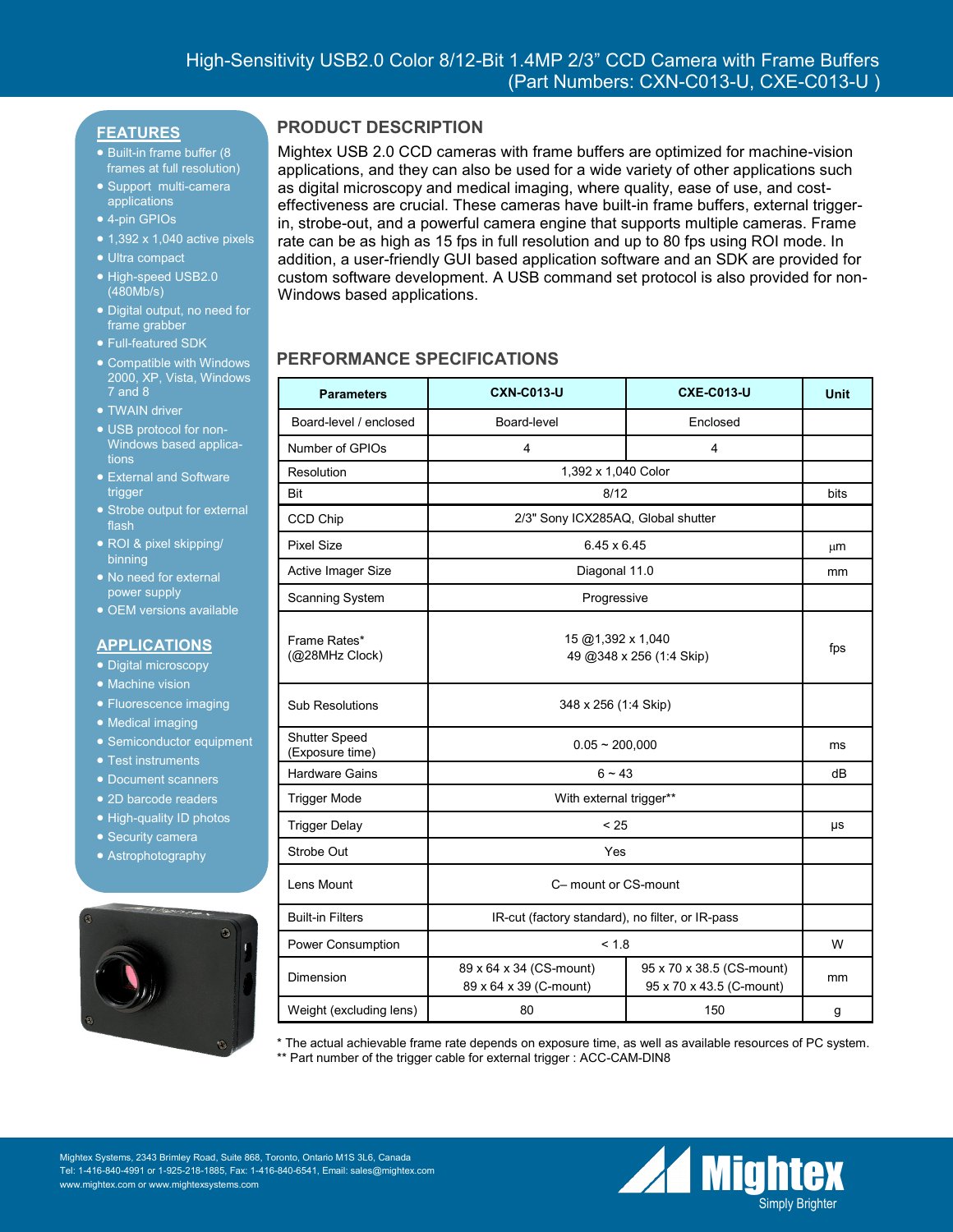### **OPERATION CONDITION**

Operating Temperature Range: 0°C ~ 45°C Storage Temperature Range:  $-25^{\circ}$ C ~ 85 $^{\circ}$ C Relative Humidity, Non-condensing:  $5\% \sim 95\%$ 

### **RECOMMENDED SYSTEM CONFIGURATION**

RAM: 256MB or greater

Processor: Pentium III 900 MHz or better, or a compatible processor Operating System: Windows 2000, XP, Vista, Windows 7 AND 8 Hard Disk Space: 30MB for software installation, plus additional space for storing captured images USB2.0 Host Controller: Intel integrated host controller (recommended)



## **EXAMPLE OF GRAPHICAL USER INTERFACE**

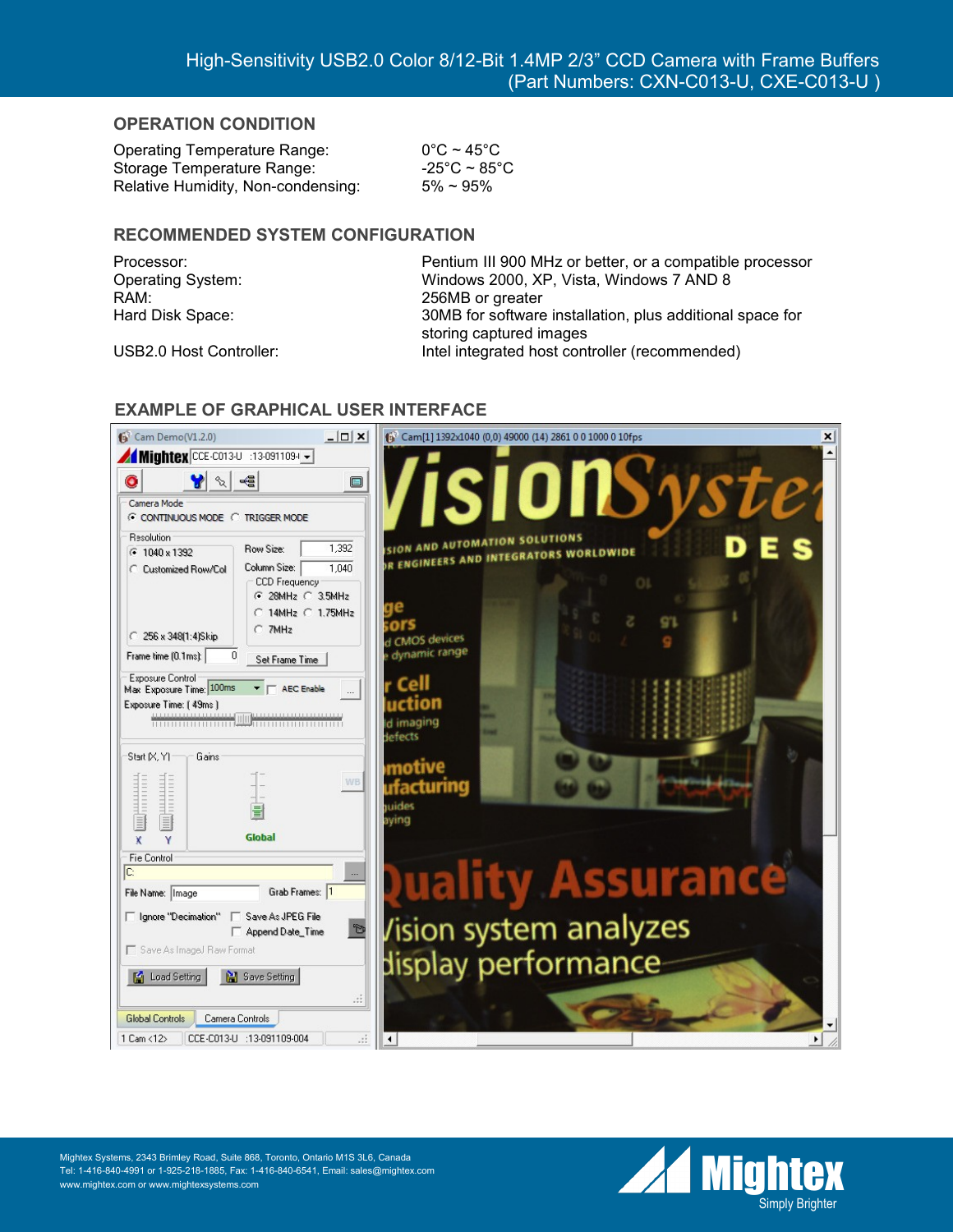# **INSTALLATION DRAWINGS**

#### **Enclosed camera with CS-mount**